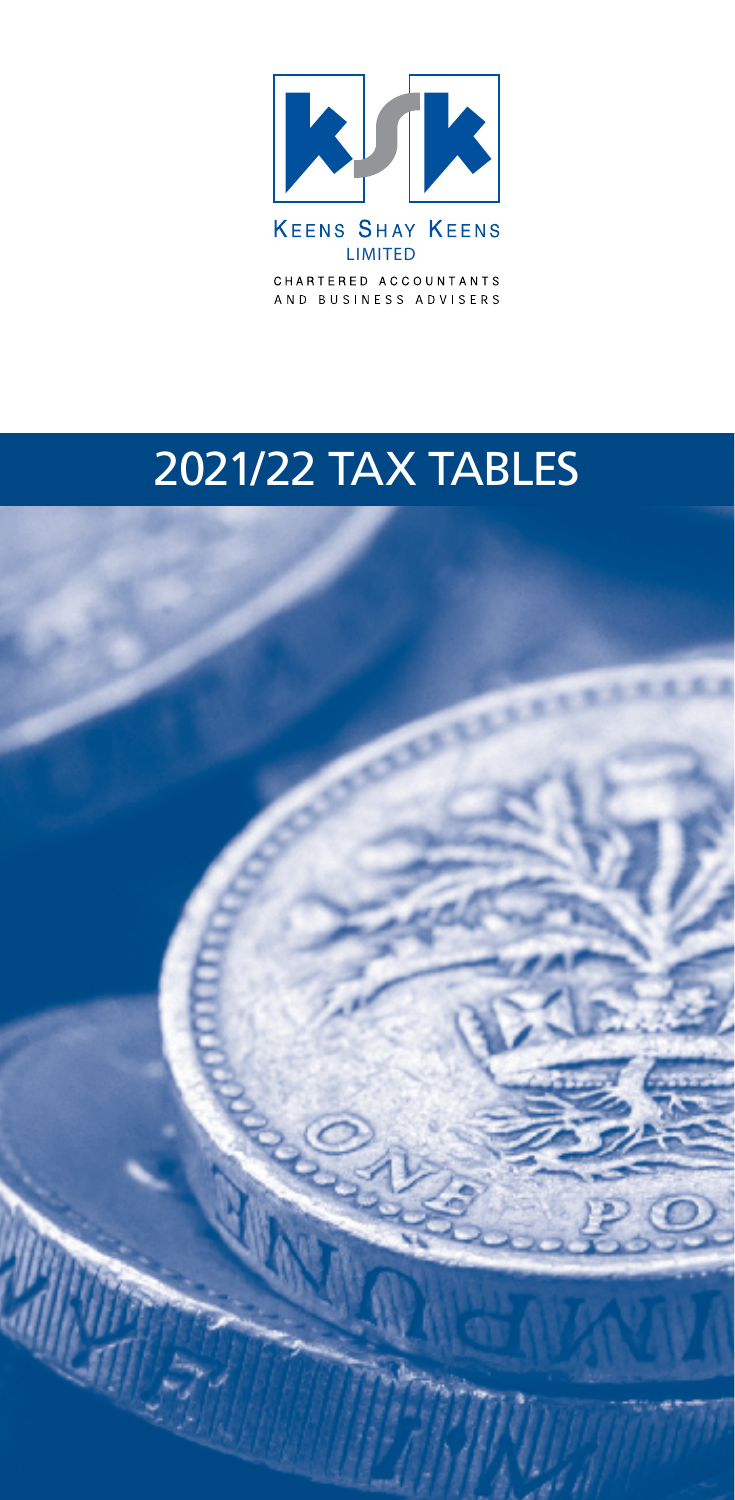# **INCOME TAX**

| Main personal allowances and reliefs                                                   |                  | 21/22    | 20/21    |
|----------------------------------------------------------------------------------------|------------------|----------|----------|
| Personal allowance*                                                                    | £12,570          | £12,500  |          |
| Marriage/civil partner's transferable allowance                                        | £1,260           | £1,250   |          |
| Married couple's/civil partner's allowance at 10% <sup>†</sup>                         |                  |          |          |
| (if at least one born before 6/4/35) - maximum                                         |                  | £9,125   | £9,075   |
|                                                                                        | - minimum        | £3,530   | £3,510   |
| Blind person's allowance                                                               |                  | £2,520   | £2,500   |
| Rent-a-room relief                                                                     |                  | £7,500   | £7,500   |
| Property allowance and trading allowance (each)                                        |                  | £1,000   | £1,000   |
| *Personal allowance reduced by £1 for every £2 of adjusted net income over £100,000    |                  |          |          |
| †Married couple's/civil partner's allowance reduced by £1 for every £2 of adjusted net |                  |          |          |
| income over £30,400 (£30,200 for 20/21), until minimum reached                         |                  |          |          |
| UK taxpayers excluding Scottish taxpayers'                                             |                  | 21/22    | 20/21    |
| non-dividend, non-savings income                                                       |                  |          |          |
| 20% basic rate on first slice of taxable income up to                                  |                  | £37,700  | £37,500  |
| 40% higher rate on next slice of taxable income over                                   |                  | £37,700  | £37,500  |
| 45% additional rate on taxable income over                                             |                  | £150,000 | £150,000 |
| Scottish taxpayers - non-dividend, non-savings income                                  |                  |          |          |
| 19% starter rate on taxable income up to                                               |                  | £2,097   | £2,085   |
| 20% basic rate on next slice up to                                                     |                  | £12,726  | £12,658  |
| 21% intermediate rate on next slice up to                                              |                  | £31,092  | £30,930  |
| 41% higher rate on next slice up to                                                    |                  | £150,000 | £150,000 |
| 46% top rate on income over                                                            |                  | £150,000 | £150,000 |
| All UK taxpayers                                                                       |                  |          |          |
| Starting rate at 0% on band of savings income up to**                                  |                  | £5,000   | £5,000   |
| Personal savings allowance at 0%: Basic rate                                           |                  | £1,000   | £1,000   |
|                                                                                        | Higher rate      | £500     | £500     |
|                                                                                        | Additional rate  | £0       | £0       |
| Dividend allowance at 0%:                                                              | All individuals  | £2,000   | £2,000   |
| Tax rates on dividend income:                                                          | Basic rate       | 7.5%     | 7.5%     |
|                                                                                        | Higher rate      | 32.5%    | 32.5%    |
|                                                                                        | Additional rate  | 38.1%    | 38.1%    |
| Trusts: Standard rate band generally                                                   |                  | £1,000   | £1,000   |
| Rate applicable to trusts:                                                             | <b>Dividends</b> | 38.1%    | 38.1%    |
|                                                                                        | Other income     | 45%      | 45%      |

*\*\*Not available if taxable non-savings income exceeds the starting rate band*

**High Income Child Benefit Charge,** 1% of benefit per £100 of adjusted net income between £50,000 – £60,000

## **REGISTERED PENSIONS**

|                                                                              | 21/22   | 20/21                 |
|------------------------------------------------------------------------------|---------|-----------------------|
| Lifetime allowance                                                           |         | £1.073.100 £1.073.100 |
| Money purchase annual allowance                                              | £4.000  | £4.000                |
| Annual allowance*                                                            | £40.000 | £40,000               |
| Annual allowance charge on excess is at applicable tax rate(s) on earnings   |         |                       |
| Lifetime allowance charge if excess is drawn as cash 55%; as income 25%      |         |                       |
| Pension commencement lump sum up to 25% of pension benefit value             |         |                       |
| *Reduced by £1 for every £2 of adjusted income over £240,000 to a minimum of |         |                       |
| £4,000, subject to threshold income being over £200,000                      |         |                       |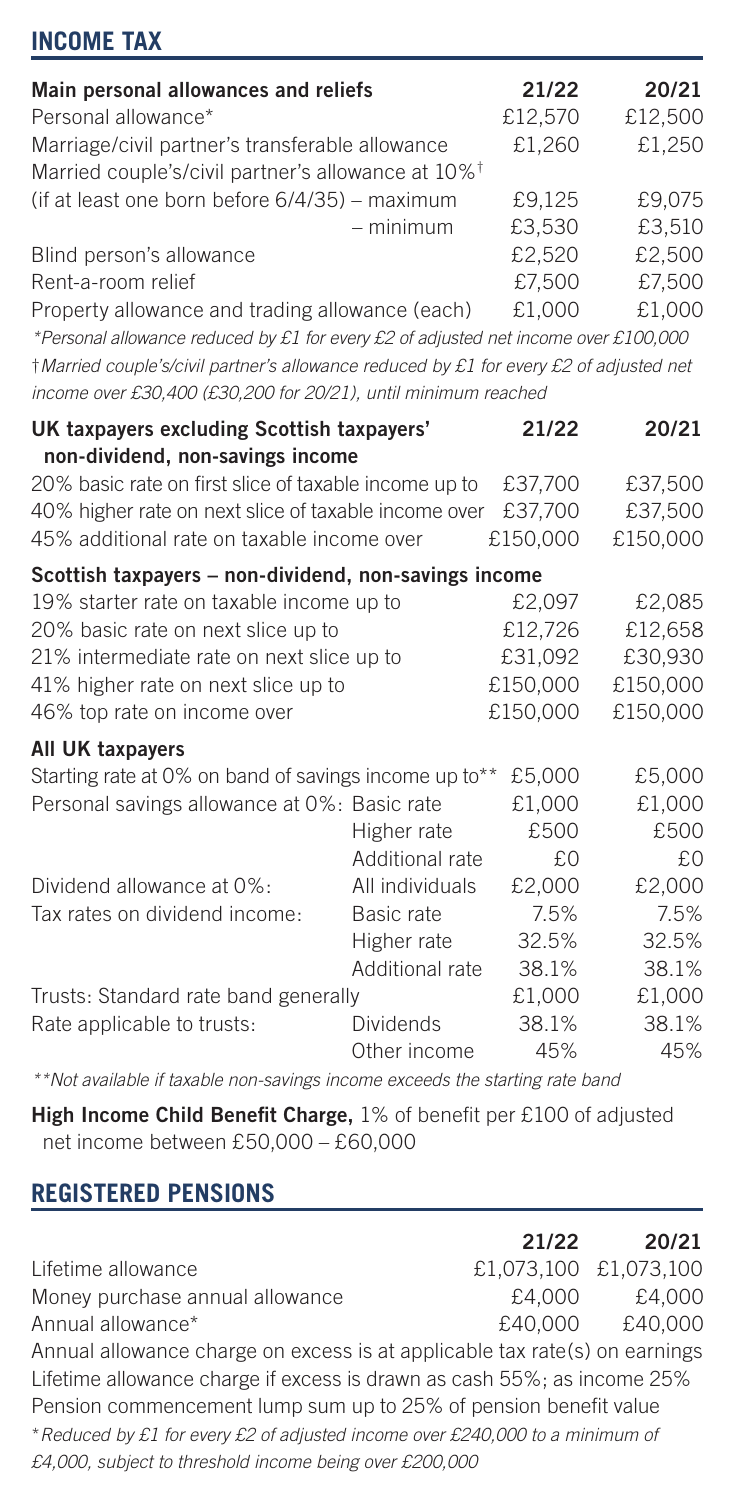# **STATE PENSIONS**

| New state pension - where state pension age | Annual    | Weekly  |
|---------------------------------------------|-----------|---------|
| reached after 5/4/16                        | £9.339.20 | £179.60 |
| Basic state pension - single person*        | £7.155.20 | £137.60 |
| Basic state pension - spouse/civil partner* | £4,287.40 | £82.45  |
| * State pension age reached before 6/4/16   |           |         |

## **TAX INCENTIVISED INVESTMENT**

| <b>Total Individual Savings Account (ISA)</b>                                   | 21/22                 | 20/21    |
|---------------------------------------------------------------------------------|-----------------------|----------|
| limit excluding Junior ISAs (JISAs)                                             | £20,000               | £20,000  |
| Lifetime ISA                                                                    | £4.000                | £4,000   |
| JISA and Child Trust Fund                                                       | £9,000                | £9,000   |
| Venture Capital Trust (VCT) at 30%                                              | £200,000              | £200,000 |
| <b>Enterprise Investment Scheme (EIS) at 30%*</b>                               | £2,000,000 £2,000,000 |          |
| EIS eligible for CGT deferral relief                                            | No limit              | No limit |
| Seed EIS (SEIS) at 50%                                                          | £100,000              | £100,000 |
| SEIS CGT reinvestment relief                                                    | 50%                   | 50%      |
| * About 01,000,000 interpretational by in Incorporation interesting against the |                       |          |

*\*Above £1,000,000 investment must be in knowledge-intensive companies*

## **NATIONAL INSURANCE CONTRIBUTIONS**

| Class 1                                             | <b>Employee</b> | Employer |
|-----------------------------------------------------|-----------------|----------|
| NICs rate                                           | 12%             | 13.8%    |
| No NICs for employees generally on the first        | £184 pw         | £170 pw  |
| No NICs for younger/veteran employees* on the first | £184 pw         | £967 pw  |
| NICs rate charged up to                             | £967 pw         | No limit |
| 2% NICs on earnings over                            | £967 pw         | N/A      |
| <b>Employment Allowance</b>                         |                 | £4,000   |

Per business – not available if sole employee is a director or employer's NICs for 20/21 £100,000 or more

| <b>Limits and Thresholds</b> | Weekly | Monthly | Annual |
|------------------------------|--------|---------|--------|
| Lower earnings limit         | £120   | £520    | £6,240 |
| Primary threshold            | £184   | £797    | £9.568 |
| Secondary threshold          | £170   | £737    | £8,840 |
| Upper earnings limit         |        |         |        |

(and upper secondary thresholds\*) £967 £4,189 £50,270 *\*Employees generally under 21 years and apprentices under 25 years. Veterans in first 12 months of civilian employment from April 2021.*

**Class 1A Employer** On car and fuel benefits and most other taxable benefits provided to employees and directors 13.8%<br> **Lass 2 Self-employeed** Flat rate per week 13.05 (£158.60 pa) **Class 2 Self-employed** Flat rate per week **Small profits threshold**  No compulsory NICs if annual profits less than  $£6,515$ <br>**Cass 4 Self-employed** On annual profits of  $£9,568$  to £50,270: 9% **Class 4 Self-employed** On annual profits of Over £50,270: 2%

**Class 3** Voluntary flat rate per week  $£15.40$  (£800.80 pa)

## **CAPITAL GAINS TAX**

| Tax Rates - Individuals                                              | 21/22   | 20/21   |
|----------------------------------------------------------------------|---------|---------|
| Below UK higher rate income tax band                                 | 10%     | 10%     |
| Within UK higher and additional rate income tax bands                | 20%     | 20%     |
| Tax Rate - Trusts and Estates                                        | 20%     | 20%     |
| Surcharge for residential property and carried interest              | 8%      | 8%      |
| <b>Exemptions</b>                                                    |         |         |
| Annual exempt amount: Individuals, estates, etc.                     | £12.300 | £12.300 |
| Trusts generally                                                     | £6.150  | £6.150  |
| <b>Chattels</b> gain limited to %rds of proceeds exceeding           | £6,000  | £6,000  |
| <b>Business Asset Disposal Relief</b>                                |         |         |
| 10% on lifetime limit of £1,000,000                                  |         |         |
| For trading businesses and companies (minimum 5% participation) held |         |         |

for at least 2 years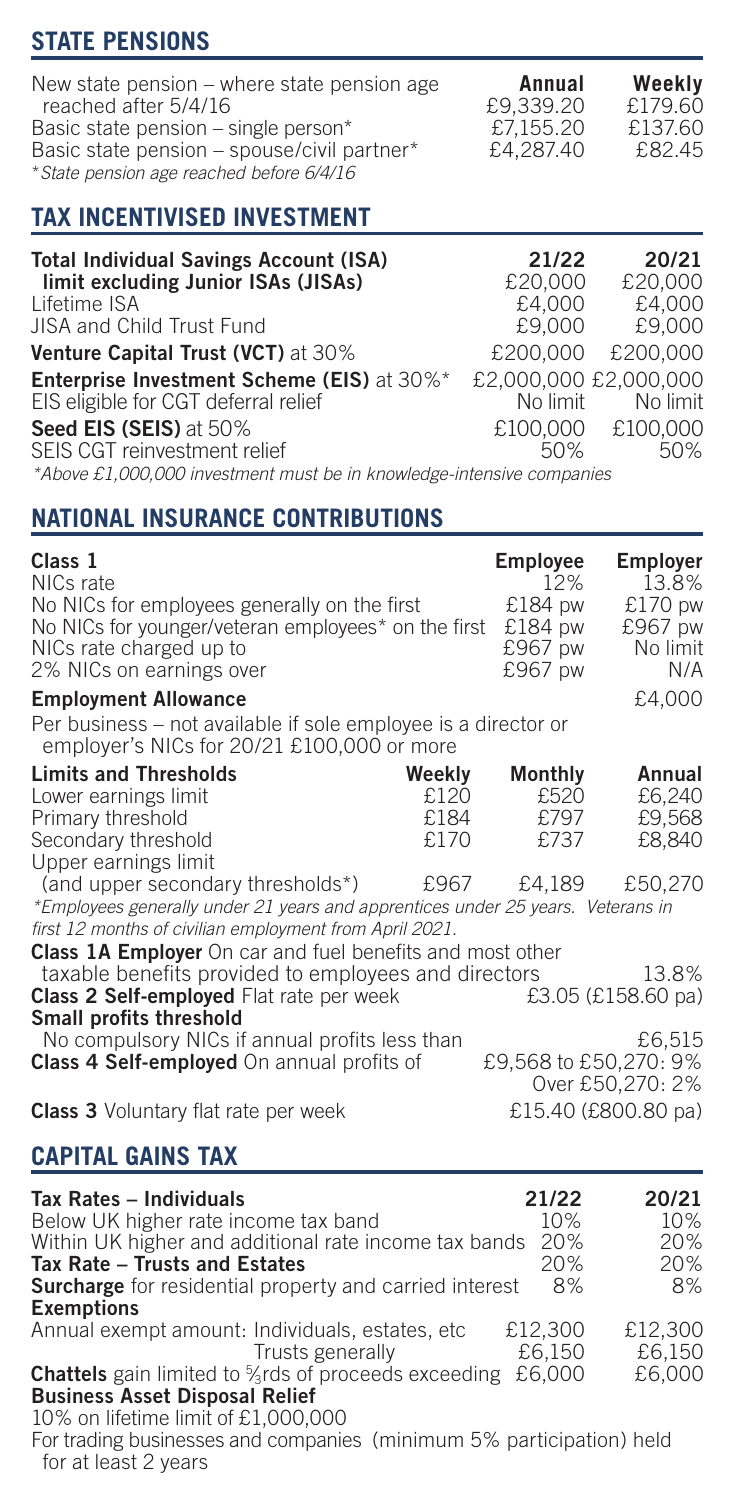# **INHERITANCE TAX**

|                                                                                                                                                                                                                         |                       |       | 21/22    | 20/21    |         |
|-------------------------------------------------------------------------------------------------------------------------------------------------------------------------------------------------------------------------|-----------------------|-------|----------|----------|---------|
| Nil-rate band*                                                                                                                                                                                                          |                       |       | £325,000 | £325,000 |         |
| Residence nil-rate band* <sup>†</sup>                                                                                                                                                                                   |                       |       | £175.000 | £175,000 |         |
| Rate of tax on excess                                                                                                                                                                                                   |                       |       | 40%      |          | 40%     |
| Rate if at least 10% of net estate left to charity                                                                                                                                                                      |                       |       | 36%      |          | 36%     |
| Lifetime transfers to and from certain trusts                                                                                                                                                                           |                       |       | 20%      |          | 20%     |
| Overseas domiciled spouse/civil partner exemption £325,000                                                                                                                                                              |                       |       |          | £325,000 |         |
| 100% relief: businesses, unlisted/AIM companies, certain farmland/<br>buildings<br>50% relief: certain other business assets e.g. farmland let before 1/9/95<br>Annual exempt gifts of: £3,000 per donor £250 per donee |                       |       |          |          |         |
| Tapered tax charge on lifetime gifts within 7 years of death                                                                                                                                                            |                       |       |          |          |         |
| Years between gift and death 0-3                                                                                                                                                                                        |                       | $3-4$ | $4 - 5$  | 5-6      | $6 - 7$ |
| % of death tax charge<br>100                                                                                                                                                                                            |                       | 80.   | 60       | 40       | 20      |
| * Up to 100% of the unused proportion of a deceased spouse's/civil partner's nil-rate                                                                                                                                   |                       |       |          |          |         |
| band and/or residence nil-rate band can be claimed on the survivor's death                                                                                                                                              |                       |       |          |          |         |
| †Estates over £2,000,000: the value of the residence nil-rate band is reduced by 50%<br>of the excess over £2,000,000                                                                                                   |                       |       |          |          |         |
| STAMP DUTIES AND PROPERTY TRANSACTION TAXES                                                                                                                                                                             |                       |       |          |          |         |
| <b>Stamp Duty and SDRT:</b> Stocks and marketable securities                                                                                                                                                            |                       |       |          |          | 0.5%    |
| Additional residential and all corporate residential properties<br>£40,000 or more – add 3% to SDLT rates and 4% to LBTT and LTT rates                                                                                  |                       |       |          |          |         |
| England & N Ireland - Stamp Duty Land Tax (SDLT) on slices of value<br><b>Residential property</b>                                                                                                                      | % Commercial property |       |          |          | ℅       |

| Residential property | ″∘ | Commercial property | "∕o |
|----------------------|----|---------------------|-----|
| Up to £125,000*      |    | Up to £150,000      |     |
| £125.001*-£250.000*  |    | £150.001-£250.000   |     |
| £250.001*-£925.000   | 5  | Over £250,000       | 5   |
| £925.001-£1.500.000  | 10 |                     |     |
| Over £1.500.000      |    |                     |     |

Over £1,500,000 12 *\*0% on slice up to £500,000 (8/7/20–30/6/21) and £250,000 (1/7/21–30/9/21)*

**First time buyers:** 0% on first £300,000 for properties up to £500,000 **Non-resident purchasers:** 2% surcharge on properties £40,000 or more **Residential properties** bought by companies etc over £500,000: 15% of total consideration, subject to certain exemptions

| Scotland - Land and Buildings Transaction Tax (LBTT) on slices of value |    |                            |   |
|-------------------------------------------------------------------------|----|----------------------------|---|
| <b>Residential property</b>                                             | %  | <b>Commercial property</b> | % |
| Up to £145,000*                                                         |    | Up to £150,000             | U |
| £145.001-£250.000                                                       | 2  | £150.001-£250.000          |   |
| £250.001-£325.000                                                       | 5  | Over £250,000              | 5 |
| £325.001-£750.000                                                       | 10 |                            |   |
| Over £750,000                                                           | 12 |                            |   |
| $*A$ changes to $00'$ to be confirmed                                   |    |                            |   |

*\*Any changes to 0% to be confirmed*

**First time buyers:** 0% on the first £175,000

| Wales - Land Transaction Tax (LTT) on slices of value |         |                            |    |
|-------------------------------------------------------|---------|----------------------------|----|
| <b>Residential property</b>                           | %       | <b>Commercial property</b> | ℅  |
| Up to £180,000*                                       | $^{()}$ | Up to £225,000             | O. |
| £180.001-£250.000                                     | 3.5     | £225.001-£250.000          |    |
| £250.001-£400.000                                     | 5       | £250,001-£1,000,000        | 5. |
| £400.001-£750.000                                     | 7.5     | Over £1,000,000            | 6  |
| £750.001-£1.500.000                                   | 10      |                            |    |
| Over £1.500,000                                       | 12      |                            |    |
| *Any changes to 0% to be confirmed                    |         |                            |    |

# **CORPORATION TAX**

|                              | <b>Profits</b> | <b>Diverted</b><br>profits | Loans to<br>participators |
|------------------------------|----------------|----------------------------|---------------------------|
| Years to 31/3/22 and 31/3/21 | 19%            | 25%                        | 32.5%                     |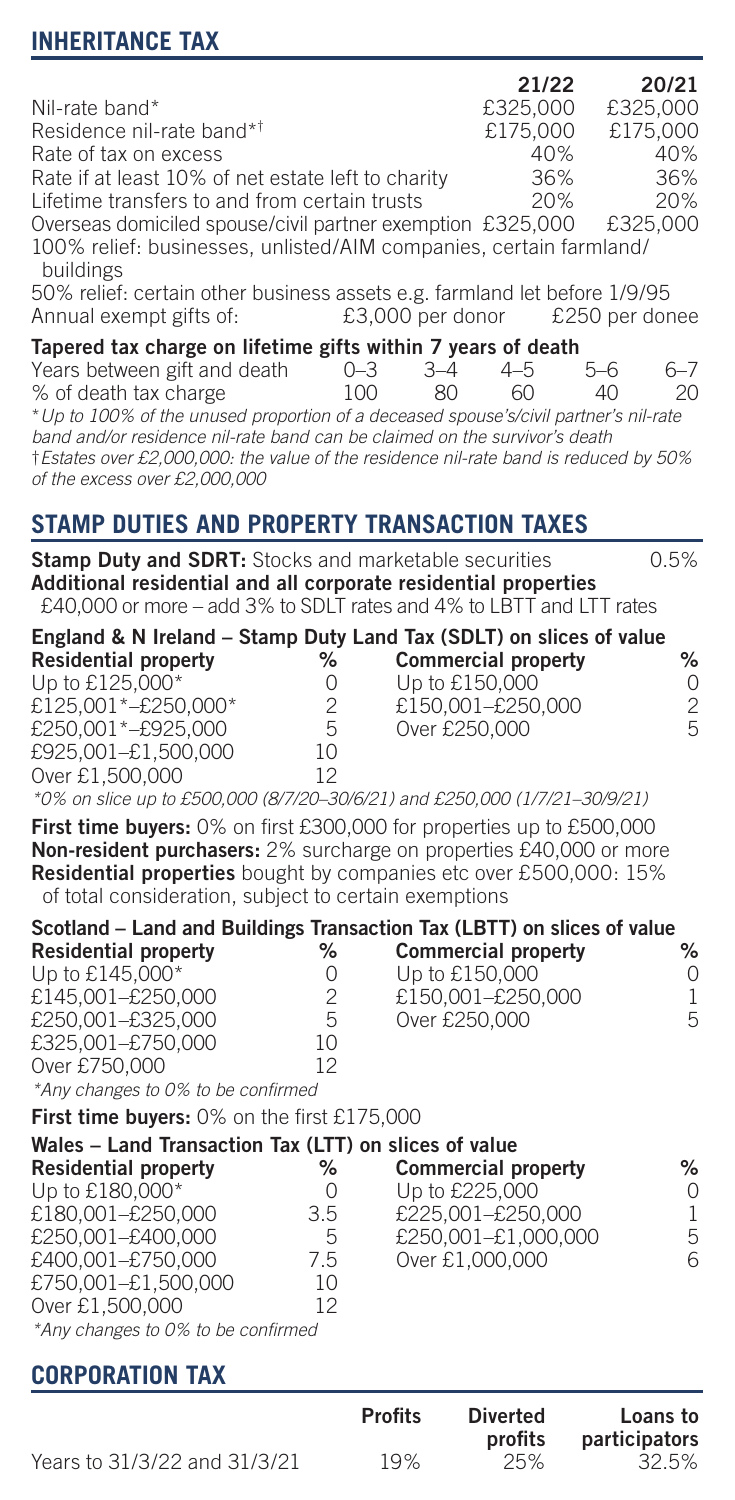# **VALUE ADDED TAX**

| Standard rate                                                       | 20% | Domestic fuel       | 5%                     |
|---------------------------------------------------------------------|-----|---------------------|------------------------|
| Reduced rate on hospitality, holiday accommodation and attractions: |     |                     |                        |
| $15/7/20 - 30/9/21$ : 5%                                            |     | $1/10/21 - 31/3/22$ | $12\frac{1}{2}\%$      |
| Since 1/4/17: Registration level £85,000                            |     |                     | Deregistration £83,000 |
| Flat rate scheme turnover limit                                     |     |                     | £150,000               |
| Cash and annual accounting schemes turnover limit                   |     |                     | £1.350.000             |

# **CAR BENEFITS**

Taxable amount based on original list price and  $\mathsf{CO}_2$  emissions in g/km. **Zero emission cars** 1%

| Petrol and diesel hybrids with CO <sub>2</sub> emissions 1-50g/km |     |           |            |                             |
|-------------------------------------------------------------------|-----|-----------|------------|-----------------------------|
| Range – electric-only miles $<$ 30 30–39                          |     | $40 - 69$ | $70 - 129$ | $130+$                      |
| Registered pre-6/4/20 (NEDC) 14%                                  | 12% | 8%        | 5%         | 2%                          |
| Registered post-5/4/20 (WLTP) 13%                                 | 11% | 7%        | 4%         | 1%                          |
| All non-diesel cars over 50g/km CO.                               |     | $51 - 54$ |            | 55 & over                   |
| Registered pre-6/4/20 (NEDC)                                      |     | 15%       |            | $16\%$ <sup>*</sup> $-37\%$ |
| Registered post-5/4/20 (WLTP)                                     |     | 14%       |            | 15%*-37%                    |
| *Increased for every: extra 5g/km by 1% up to the maximum 37%     |     |           |            |                             |
|                                                                   |     |           |            |                             |

**Diesels** not meeting RDE2 standards: add 4%, up to 37% maximum

| Fuel Benefit - taxable amount for private use               | 21/22   | 20/21   |
|-------------------------------------------------------------|---------|---------|
| CO <sub>2</sub> % charge used for car benefit multiplied by | £24,600 | £24.500 |

# **VANS – FOR PRIVATE USE**

|                                  | 21/22  | 20/21  |
|----------------------------------|--------|--------|
| Zero emission: chargeable amount | Nil    | £2.792 |
| Other vans: chargeable amount    | £3.500 | £3.490 |
| Fuel: chargeable amount          | £669   | £666   |

# **TAX-FREE BUSINESS MILEAGE ALLOWANCE – OWN VEHICLE**

| Cars and vans first 10,000 miles 45p per mile |              | then 25p per mile     |
|-----------------------------------------------|--------------|-----------------------|
| Qualifying passenger                          | 5p per mile  |                       |
| Motorcycles                                   | 24p per mile | Bicycles 20p per mile |

# **MAIN CAPITAL AND OTHER ALLOWANCES**

Plant and machinery (P&M) 100% annual investment allowance<br>(1st year): 1/1/19 - 31/12/21 £1,000,000 From 1/1/22 £200,000 (1st year): 1/1/19 - 31/12/21 £1,000,000 From 1/1/22 P&M super-deduction first year allowance (FYA) for companies from  $1/4/21$  130%<br>Special rate P&M FYA for companies from  $1/4/21$  50% Special rate P&M FYA for companies from 1/4/21 50%<br>Plant and machinery\* 18% Plant and machinery\* 18%<br>Patent rights and know-how\* 18% 18% 18% 18% 18% 18% Patent rights and know-how\* Certain long-life assets and integral features of buildings\* 6%<br>Structures and buildings (straight line) 3% Structures and buildings (straight line) 3% Electric charge points

#### **Motor Cars**

| CO <sub>o</sub> emissions of g/km: | ΩŤ              | $1 - 50$      | Over 50        |
|------------------------------------|-----------------|---------------|----------------|
| Capital allowance:                 | 100% first year | $18\%$ pa $*$ | 6% pa*         |
| *Annual reducing balance           |                 |               | +New cars only |

#### **Research and Development**

Capital expenditure 100% Revenue expenditure relief – small/medium-sized companies 230% Research and development expenditure credit – large companies 13%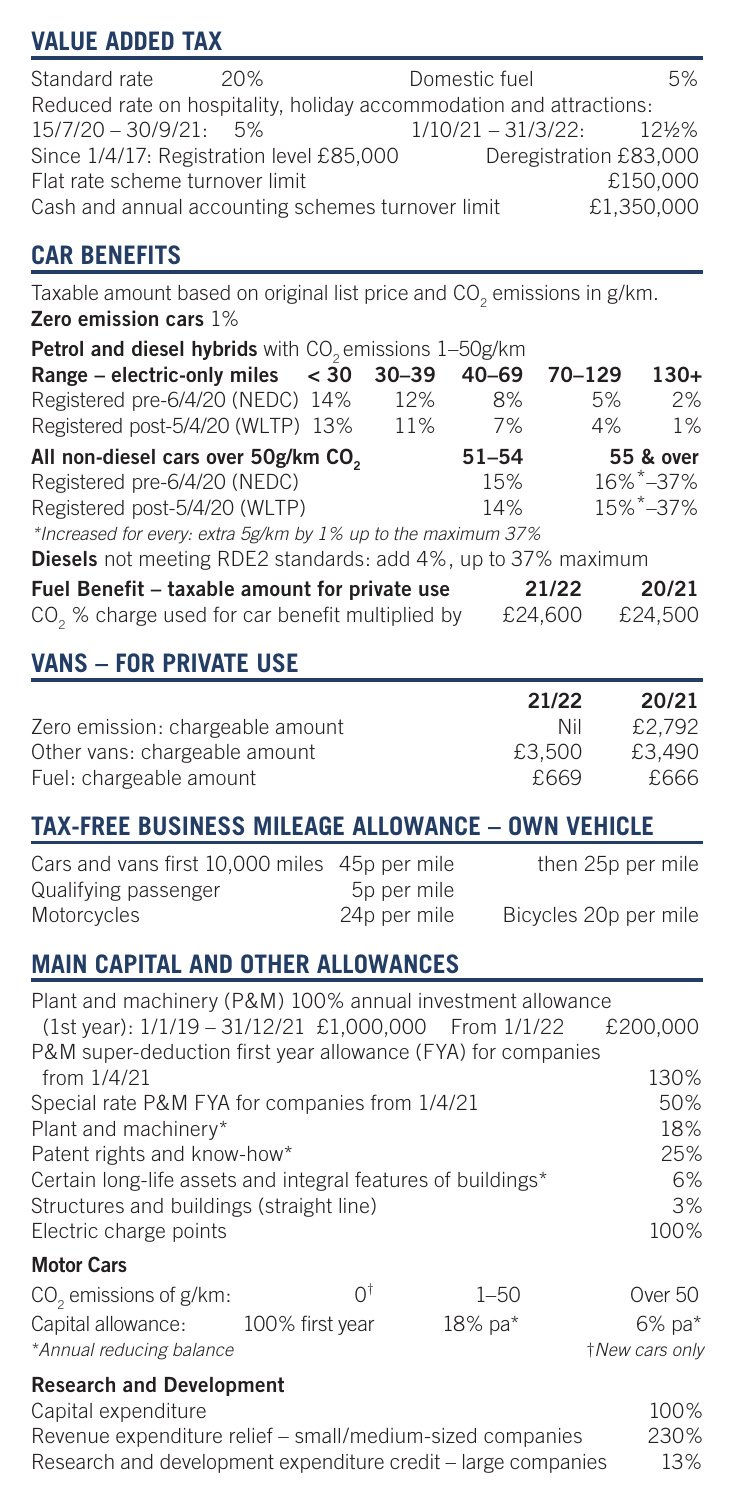# **SOCIAL SECURITY BENEFITS**

| Weekly rates and taxable unless stated otherwise.                         |              |                                                                          |                      |
|---------------------------------------------------------------------------|--------------|--------------------------------------------------------------------------|----------------------|
|                                                                           |              | Employment and Support Allowance (contribution-based taxable)            |                      |
| 13-week assessment phase                                                  |              |                                                                          |                      |
| Aged under 25:                                                            | up to £59.20 | Aged 25 or over:                                                         | up to £74.70         |
|                                                                           |              | From week 14 after Work Capability Assessment if eligible                |                      |
| In Work Related Activity Group                                            |              |                                                                          | up to £104.40        |
| In Support Group                                                          |              |                                                                          | up to £114.10        |
|                                                                           |              | Bereavement Support Payments (non-taxable) – initial and for             |                      |
| 18 months                                                                 |              |                                                                          |                      |
| Higher rate:* £3,500 lump sum                                             |              |                                                                          | £350 monthly         |
| Standard rate: £2,500 lump sum                                            |              |                                                                          | £100 monthly         |
|                                                                           |              | *If entitled to or claiming Child Benefit or pregnant at partner's death |                      |
| <b>Statutory Pay Rates</b>                                                |              |                                                                          |                      |
| Based on minimum average earnings of at least £120pw:                     |              |                                                                          |                      |
| <b>Statutory Sick Pay</b>                                                 |              |                                                                          | £96.35 standard rate |
| <b>Statutory Maternity Pay/Statutory Adoption Pay</b>                     |              |                                                                          |                      |
|                                                                           |              | First 6 weeks - 90% of average weekly pay                                |                      |
| Next 33 weeks - 90% of average weekly pay up to £151.97                   |              |                                                                          |                      |
| 90% of average weekly pay up to £151.97<br><b>Statutory Paternity Pay</b> |              |                                                                          |                      |
| <b>Shared Parental Pay</b>                                                |              |                                                                          |                      |
|                                                                           |              | Up to 37 weeks: 90% of average weekly pay up to £151.97                  |                      |
|                                                                           |              | Child Benefit (see 'Income Tax - High Income Child Benefit Charge')      |                      |
| First or only child                                                       | £21.15       | Each subsequent child                                                    | £14.00               |
|                                                                           |              | National Living/National Minimum Wage (hourly) 1/4/21 - 31/3/22          |                      |
| Aged 23 and over                                                          |              | National Living Wage                                                     | £8.91                |
| Aged 21-22                                                                |              | National Minimum Wage                                                    | £8.36                |
| Aged 18-20                                                                |              | National Minimum Wage                                                    | £6.56                |
| Aged under 18                                                             |              | National Minimum Wage                                                    | £4.62                |
| Apprentice                                                                |              | National Minimum Wage                                                    | £4.30                |

# **MAIN DUE DATES FOR TAX PAYMENTS**

#### **Income Tax, NICs and Capital Gains Tax – Self-Assessment**

| 31 Jan in tax year 1     | Normally 50% of previous year's income tax     |
|--------------------------|------------------------------------------------|
| Following 31 July $\int$ | (less tax deducted at source) and class 4 NICs |

Following 31 Jan Balance of income tax and class 4 NICs, class 2 NICs and balance of CGT

#### **Inheritance Tax**

On death: Normally 6 months after end of month of death<br>Lifetime transfer 6 April–30 September: 30 April in following year Lifetime transfer 6 April–30 September: 30 April in following year<br>Lifetime transfer 1 October–5 April: 6 months after month of transfer Lifetime transfer 1 October–5 April:

#### **Corporation Tax – Self Assessment**

- Profits under £1,500,000: 9 months + 1 day after end of accounting period
- Profits £1,500,000 or over: normally payable in 7th, 10th, 13th and 16th months after start of the accounting period
- Profits £20,000,000 or over: normally payable in 3rd, 6th, 9th and 12th months after start of the accounting period
- Growing companies: no instalments where profits are £10,000,000 or less and the company was not a large company for the previous year.

# © **Copyright 3 March 2021 Subject to relevant legislation For information only Always seek professional advice before acting**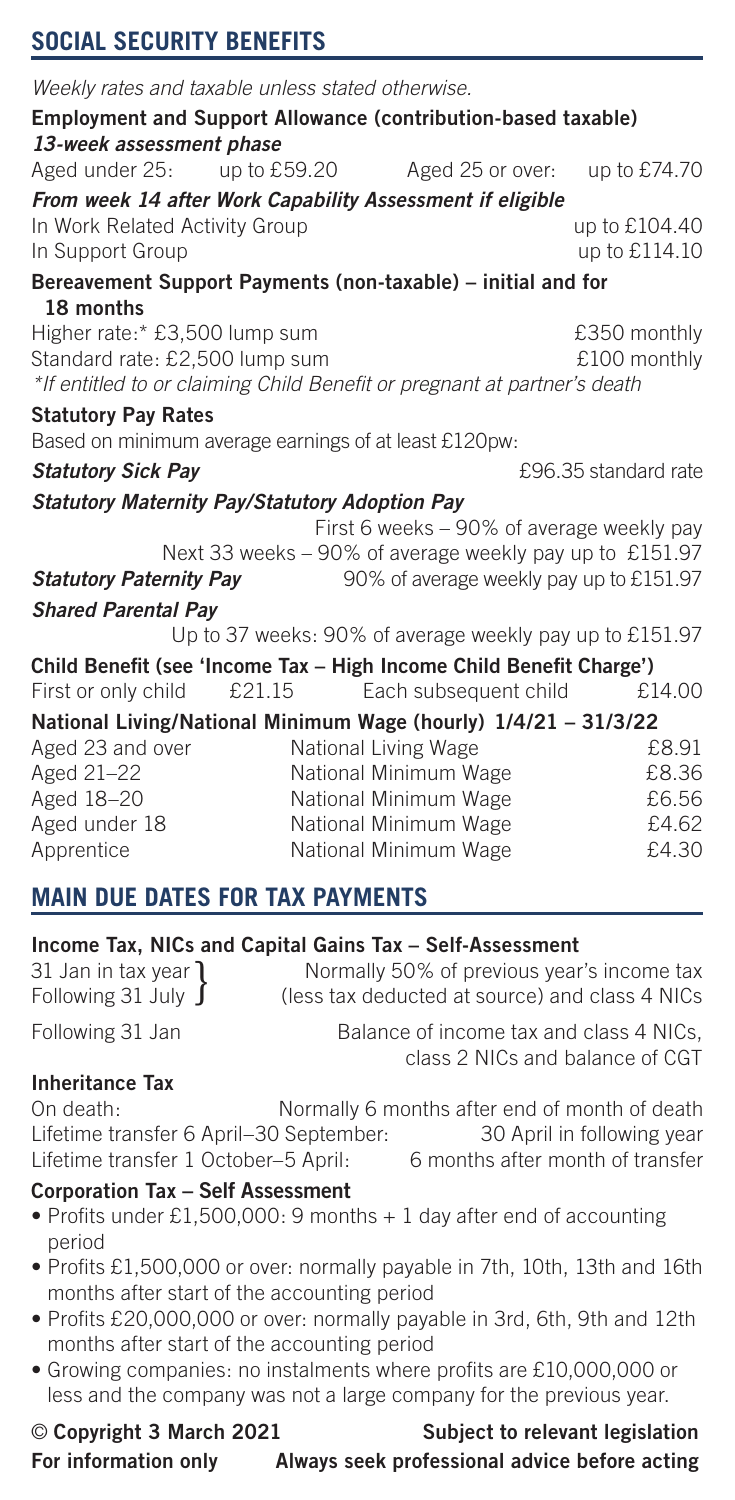# **2021/22 TAX CALENDAR**

*Make payment on previous working day where due date falls on a weekend/bank holiday.*

#### **Every month**

- **19** Submit CIS contractors' monthly return.
- **22** PAYE/NICs/CIS deductions paid electronically for period ending 5th of the month (19th if not paying electronically).

### **Month end**

Submit CT600 for year ending 12 months previously. Last day to amend CT600 for year ending 24 months previously.

## **April 2021**

**1** Pay any outstanding tax for 2019/20 or make a Time to Pay arrangement, to avoid a late payment penalty

## **July 2021**

- **1** SDLT 0% band reduces from £500,000 to £250,000.
- **5** Last date to agree a new PAYE Settlement Agreement (PSA) for 2020/21.
- **6** Deadline for employers to return forms P11D (expenses) and P11D (b) (benefits) for 2020/21 to HMRC and provide copies to employees.
- **22** Pay class 1A NICs (19 July if not paying electronically).
- **31** Confirm tax credit claims for 2020/21 and renewal for 2021/22. Second payment on account for 2020/21 income tax and class 4 NICs.

## **August 2021**

**1** Penalty of 5% of the tax due or £300, whichever is the greater, where the 2019/20 tax return has not been filed.

## **October 2021**

- **1** SDLT 0% band reduces from £250,000 to £125,000. VAT rate on hospitality, holiday accommodation and attractions increases from 5% to 12½%.
- **5** Deadline to register for self-assessment for 2020/21.
- **22** Pay tax and class 1B NICs on PSAs (19th if not paying electronically).
- **31** Deadline for 2020/21 tax return if filed on paper.

# **December 2021**

**30** Deadline to submit 2020/21 tax return online to have underpaid PAYE tax collected through the 2022/23 tax code.

## **January 2022**

**31** Submit 2020/21 self-assessment tax return online. Pay balance of 2020/21 income tax, class 4 NICs, all of class 2 NICs and balance of CGT, plus first payment on account for 2021/22 income tax and class 4 NICs.

## **February 2022**

**1** Initial penalty imposed where the 2020/21 tax return has not been filed or has been filed on paper after 31 October 2021.

## **March 2022**

**2** Last day to pay 2020/21 tax to avoid automatic 5% penalty.

## **April 2022**

**1** VAT rate on hospitality, holiday accommodation and attractions increases from 12½% to 20%